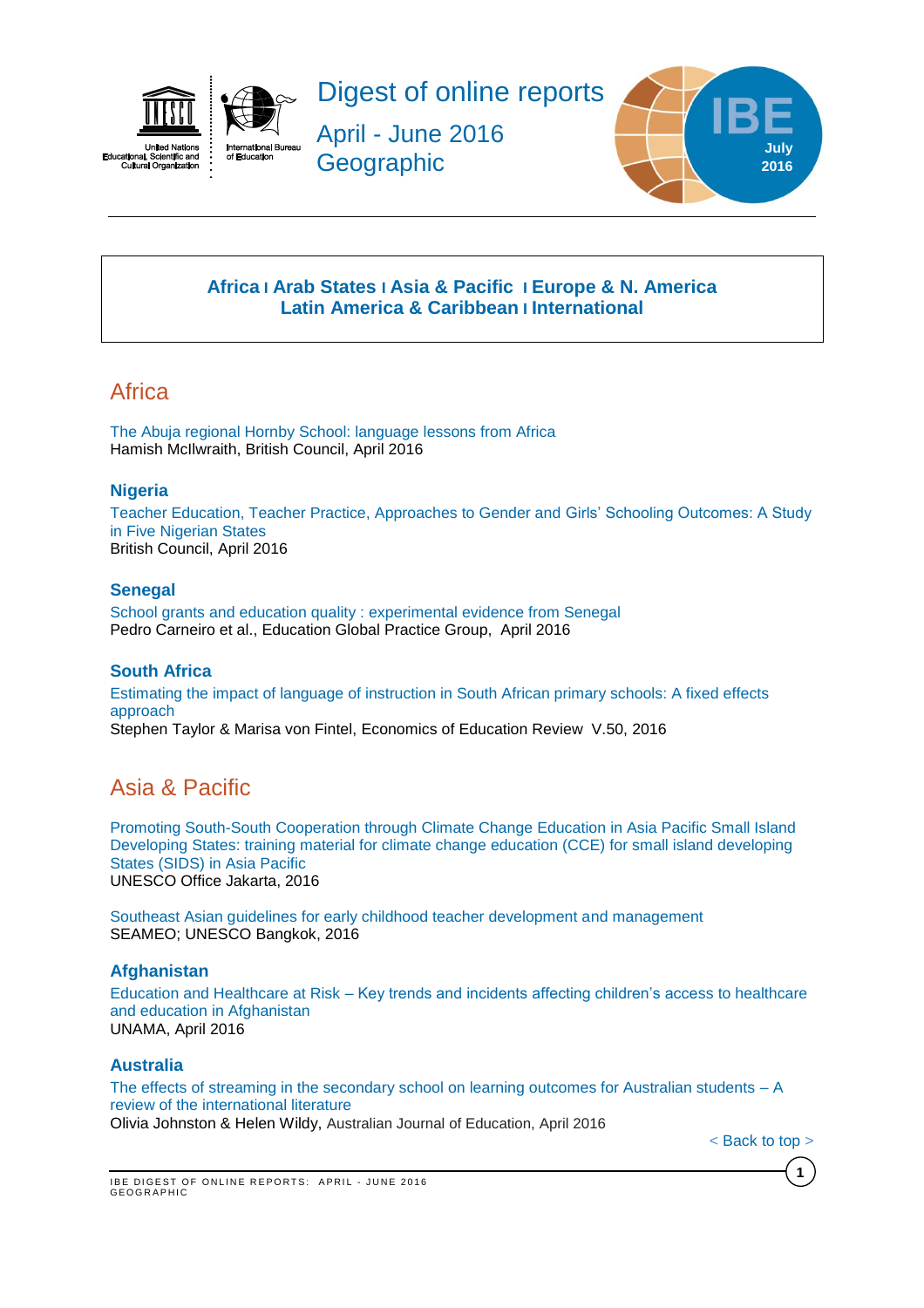[Kids & Family Reading Report](http://www.scholastic.com.au/schools/ReadingLeaders/KFRR/assets/pdf/KFRR_AUS.pdf) Schoolastic, May 2016

### **Cambodia**

[The political economy of primary education reform in Cambodia](http://www.effective-states.org/wp-content/uploads/working_papers/final-pdfs/esid_wp_58_kelsall_khieng_chantha_muy.pdf) Effective States and Inclusive Development Research Centre, June 2016

### **China**

[How Shanghai Does It: Insights and Lessons from the Highest-Ranking Education System in the](https://openknowledge.worldbank.org/bitstream/handle/10986/24000/9781464807909.pdf)  **[World](https://openknowledge.worldbank.org/bitstream/handle/10986/24000/9781464807909.pdf)** 

Xiaoyan Liang and al., International Bank for Reconstruction and Development / The World Bank, May 2016

[Investigating the practice of The Common European Framework of Reference for Languages \(CEFR\)](http://www.teachingenglish.org.uk/sites/teacheng/files/BC%20ELTRA%20A4%2028pp%20FINAL.PDF)  [outside Europe: a case study on the assessment of writing in English in China](http://www.teachingenglish.org.uk/sites/teacheng/files/BC%20ELTRA%20A4%2028pp%20FINAL.PDF) Ying Zheng, Yanyan Zhang and Youyang Yan, British Council, April 2016

### **India**

[Annual Status Of Education Report 2015 : Punjab](http://img.asercentre.org/docs/Publications/ASER%20Reports/ASER%202015:%20Punjab/aser2015punjabfindings.pdf) ASER Centre, 2016

#### **Nepal**

Education beyond 2015: report [prepared with the inputs from stakeholders engaged in EFA and SDG](http://unesdoc.unesco.org/images/0024/002442/244207e.pdf)  [process](http://unesdoc.unesco.org/images/0024/002442/244207e.pdf) NCE-Nepal, 2016

## **New Zealand**

[Early mathematics: a guide for improving teaching and learning](http://www.ero.govt.nz/National-Reports/Early-mathematics-a-guide-for-improving-teaching-and-learning-March-2016) Education Review Office, 22 March 2016

[Inclusive practices for students with special education needs in schools](http://www.ero.govt.nz/publications/inclusive-practices-for-students-with-special-education-needs-in-schools/) Education Review Office, 2015

### **Sri Lanka**

[Public school teacher management in Sri Lanka: issues and options](http://www-wds.worldbank.org/external/default/WDSContentServer/WDSP/IB/2016/04/26/090224b0842ce3ba/1_0/Rendered/PDF/Public0school0000issues0and0options.pdf) Dhushyanth Raju, World Bank Group, 26 April 2016

# <span id="page-1-0"></span>Europe & N. America

### **Europe**

Les [compétences locales sont importantes : un voyage dans les communautés entrepreneuriales](http://www.etf.europa.eu/webatt.nsf/0/6ACB28624EDA89EEC1257F73005350C4/$file/Local%20skills%20matter_FR.pdf) European Training Foundation, 2016

[Education Policies and Practices to foster Tolerance, Respect for Diversity and Civic Responsibility in](http://ec.europa.eu/education/library/study/2016/neset-education-tolerance-2016_en.pdf)  [Children and young People in the EU. Examining the evidence](http://ec.europa.eu/education/library/study/2016/neset-education-tolerance-2016_en.pdf) Barry van Driel et al. European Union, 2016

[Recommended Annual Instruction Time in Full-time Compulsory Education in Europe 2015/16](https://webgate.ec.europa.eu/fpfis/mwikis/eurydice/index.php/Publications:Recommended_Annual_Instruction_Time_in_Full-time_Compulsory_Education_in_Europe_2015/16) European Commission, 9 June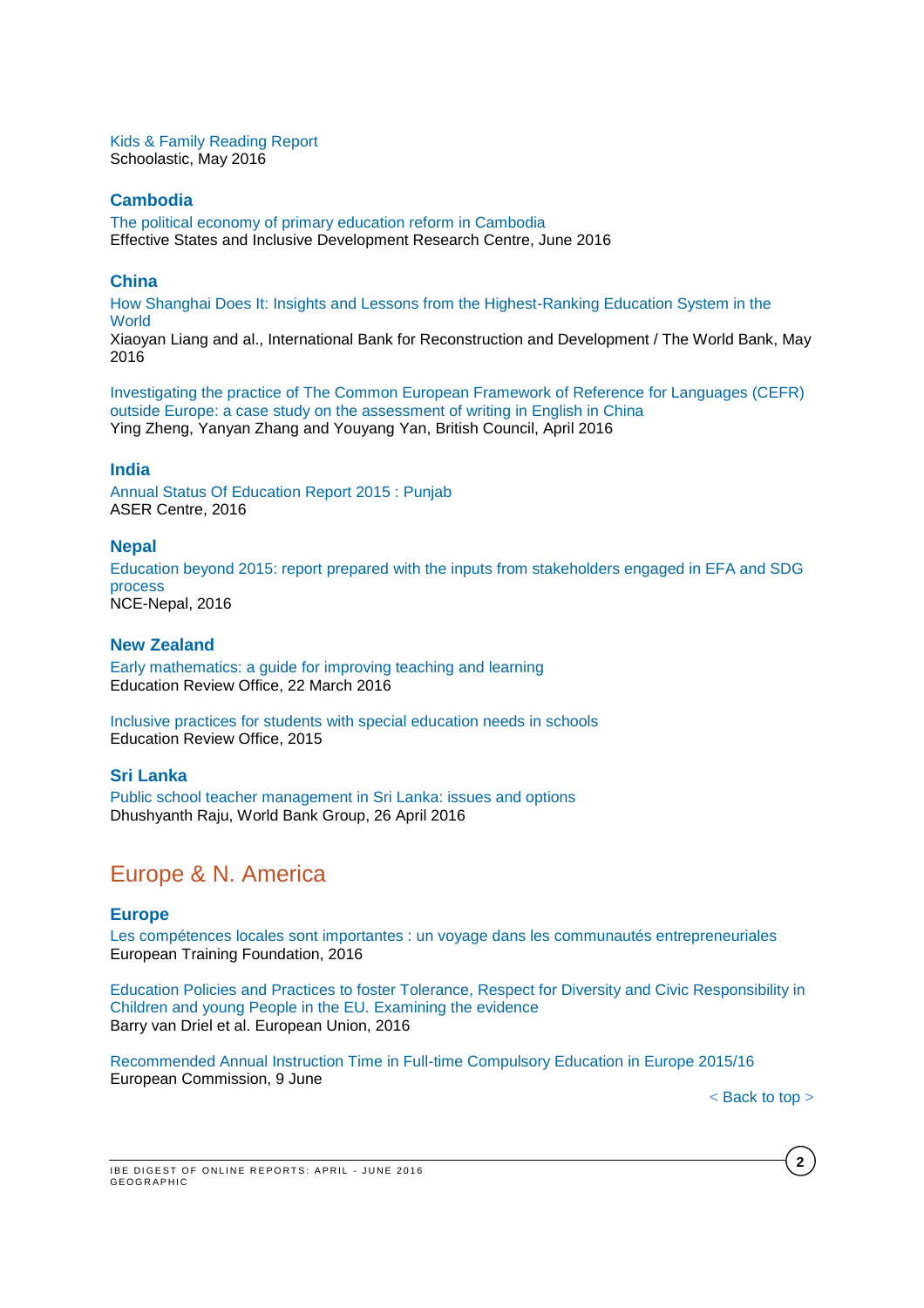[Study on the diversity within the teaching profession with particular focus on migrant and/or minority](http://ec.europa.eu/education/library/study/2016/teacher-diversity_en.pdf)  [background: final report to DG education and culture of the European Commission](http://ec.europa.eu/education/library/study/2016/teacher-diversity_en.pdf) Vicki Donlevy et al., European Commission (Transnational), 2016

### **Estonia**

[OECD Reviews of School Resources: Estonia 2016](http://www.oecd-ilibrary.org/docserver/download/9116031e.pdf?expires=1460104838&id=id&accname=guest&checksum=07DD3564B5D57053B577270A38CBBE15) Paulo Santiago, Anthony Levitas, Péter Radó, Claire Shewbridge, OECD, 6 April 2016

#### **Finland**

[Mobility and transition of pedagogical expertise in Finland](https://ktl.jyu.fi/julkaisut/julkaisuluettelo/julkaisut/2015/g051.pdf) Martin anne, Pennanen Matti, Finnish Institute for Educational Research, 2015

#### **France**

[Conception continuée dans l'usage en vidéoformation des enseignants](https://hal.archives-ouvertes.fr/hal-01319618/document) S.Flandin, C. Gaudin, Université Toulouse, Institut français de l'Éducation, 2016

[Conseil supérieur des programmes: Rapport d'activité Octobre 2013 -](http://www.ladocumentationfrancaise.fr/var/storage/rapports-publics/164000266.pdf) Décembre 2015 Ministère de l'Éducation nationale, de l'Enseignement supérieur et de la Recherche, 2016

[Développement du jeune enfant : Modes d'accueil / Formation des professionnels](http://www.ladocumentationfrancaise.fr/rapports-publics/164000279/) Sylviane Giampino, Ministre des Familles, de l'Enfance et des Droits des Femmes, 2016

[École inclusive pour les élèves en situation de handicap : accessibilité, réussite scolaire et parcours](http://www.cnesco.fr/wp-content/uploads/2015/12/rapport_handicap.pdf)  [individuels](http://www.cnesco.fr/wp-content/uploads/2015/12/rapport_handicap.pdf)

Serge Ebersold, Éric Plaisance et Christophe Zander, Conseil national d'évaluation du système scolaire, Janvier 2016

Éducation à la citoyenneté à l'école [: politiques, pratiques scolaires et effets sur les élèves](http://www.cnesco.fr/wp-content/uploads/2016/04/Rapport_%C3%A9ducation_citoyennet%C3%A9.pdf) Géraldine Bozec, Conseil national d'évaluation du système scolaire, Avril 2016

#### [Éducation & formations, n°90](http://cache.media.education.gouv.fr/file/revue_90/54/2/depp-2016-EF-90_562542.pdf)

Ministère de l'Éducation nationale, de l'Enseignement supérieur et de la Recherche. Avril 2016

#### [Élaboration et révision des programmes d'enseignement pour l'éducation à la citoyenneté](http://unesdoc.unesco.org/images/0024/002434/243451f.pdf)  [démocratique et aux droits de l'homme](http://unesdoc.unesco.org/images/0024/002434/243451f.pdf)

Felisa Tibbitts, UNESCO/Conseil de l'Europe/Bureau des institutions démocratiques et des droits de l'homme de l'Organisation pour la sécurité et la coopération en Europe/ Secrétariat général de l'Organisation des États américains, 2016

[L'introduction de blocs de compétence dans les diplômes professionnels](http://www.ladocumentationfrancaise.fr/var/storage/rapports-publics/164000165.pdf) Jean-Michel Paguet et al. Inspection générale de l'Éducation nationale; Inspection générale de l'administration de l'Éducation nationale et de la Recherche, 2015

[Lire pour comprendre et apprendre : quoi de neuf ?](http://www.cnesco.fr/wp-content/uploads/2016/03/Rapport_lire_comprendre_apprendre.pdf) Maryse Bianco, Conseil national d'évaluation du système scolaire, Mars 2016

#### [La mise en place des projets éducatifs de territoires -](http://www.ladocumentationfrancaise.fr/var/storage/rapports-publics/164000316.pdf) Une réforme dans le rythme : vers une nouvelle [étape qualitative](http://www.ladocumentationfrancaise.fr/var/storage/rapports-publics/164000316.pdf)

Françoise Cartron, Ministère de l'Éducation nationale, de l'Enseignement supérieur et de la Recherche, 2016

#### [Rapport d'activité de l'inspection générale de l'éducation nationale 2015](http://www.ladocumentationfrancaise.fr/var/storage/rapports-publics/164000348.pdf)

Inspection générale de l'administration de l'Éducation nationale et de la Recherche (France), Ministère de l'Éducation nationale, de l'Enseignement supérieur et de la Recherche, 2016

**3**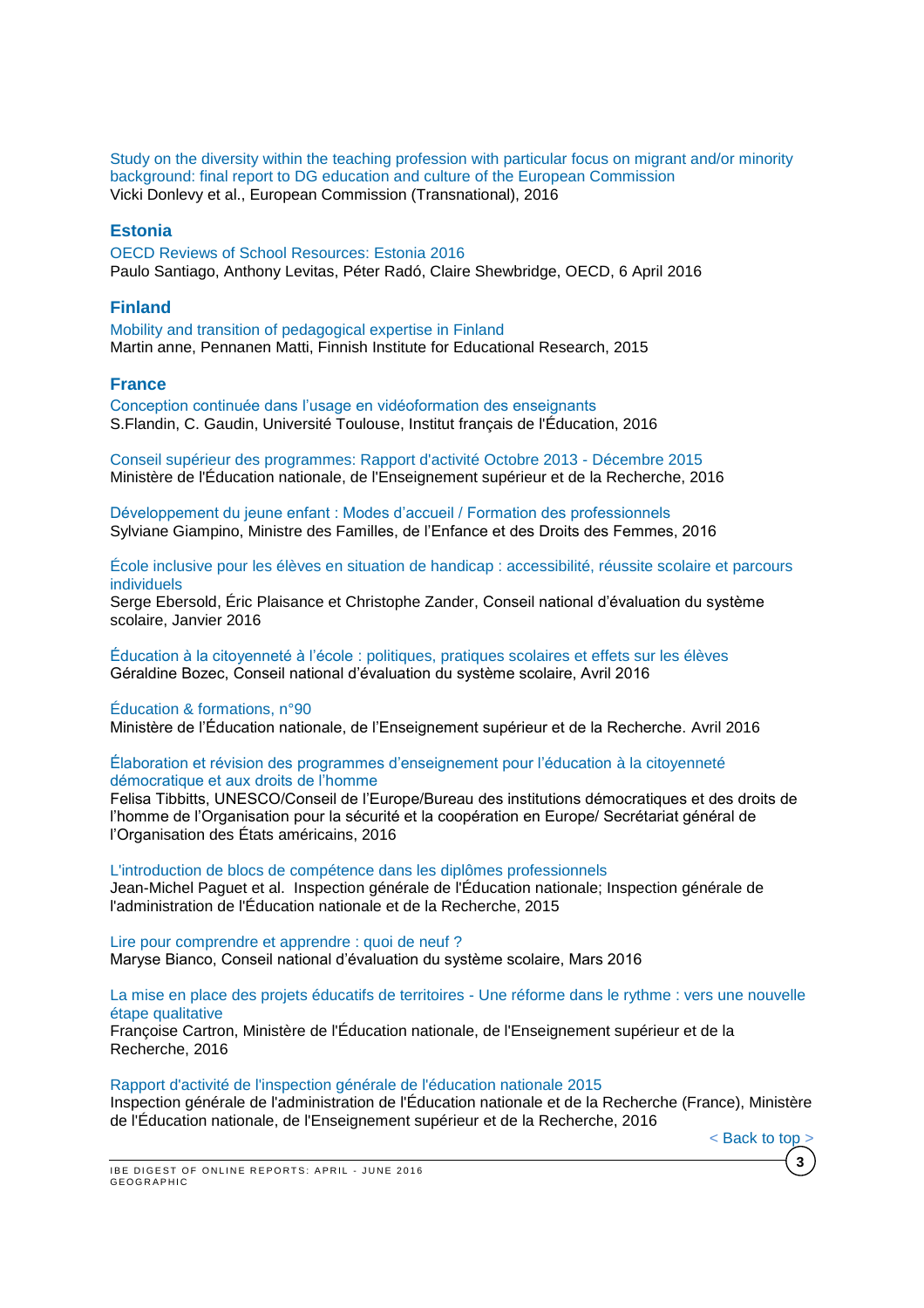**Latvia** [Education](http://www.oecd-ilibrary.org/education/education-in-latvia_9789264250628-en;jsessionid=1q75m114ogflf.x-oecd-live-03) in Latvia Reviews of National Policies for Education, OECD, May 2016

#### **SWITZERLAND**

[Documents informatifs et indicateurs de l'Espace romand de la formation : année 2015](http://publications.irdp.relation.ch/ftp/1459938339161.pdf) E. Pagnossin et al., Institut de recherche et de documentation pédagogique, 2016

[Education, urban violence, and youth: exploring pathways or roadblocks for 'peace' in the city](http://www.norrag.org/fileadmin/Working_Papers/Working_Paper__10_Carapic_Lopes_Cardozo.pdf) Jovana Carapic & Mieke Lopes Cardozo, NORRAG, March 2016

### **UK**

[Children's and Young People's Reading in 2015](http://www.literacytrust.org.uk/assets/0003/1643/Young_people_s_reading_2015_-_Final.pdf) Christina Clark, National Literacy Trust, April 2016

[Inclusive Education: What, Why, And How](http://images.savethechildren.it/IT/f/img_pubblicazioni/img292_b.pdf) Save the Children, 2016

The Digital revolution: The impact of the Fourth [Industrial Revolution on employment and education](http://www.edge.co.uk/media/193777/digital_revolution_web_version.pdf) Kenneth Baker, Edge, 2016

[Language teaching in schools \(England\)](http://researchbriefings.parliament.uk/ResearchBriefing/Summary/CBP-7388#fullreport) House of Commons Library, May 2016

[The link between East Asian 'mastery' teaching methods and English children's mathematics skills](http://ac.els-cdn.com/S0272775715001454/1-s2.0-S0272775715001454-main.pdf?_tid=d0cd2efc-fa45-11e5-9796-00000aab0f6b&acdnat=1459761526_508160eb10f09a9f2ba7f5d6d4e8d322) John Jerrima & Anna Vignoles, Economics of Education Review V.50, 2016

[Overlooked and left behind: improving the transition from school to work for the majority of young](http://www.publications.parliament.uk/pa/ld201516/ldselect/ldsocmob/120/120.pdf)  [people](http://www.publications.parliament.uk/pa/ld201516/ldselect/ldsocmob/120/120.pdf) The Authority of the House of Lords, April 2016

[Out of school activities & the education gap](http://www.natcen.ac.uk/our-research/research/out-of-school-activities/) Emily Tanner, Jenny Chanfreau, Meg Callanan NatCen, April 2016

[Reception baseline comparability study](https://www.gov.uk/government/uploads/system/uploads/attachment_data/file/514581/Reception_baseline_comparability_study.pdf) Standards and Testing Agency, April 2016

["Teaching to Teach" Literacy](http://cep.lse.ac.uk/pubs/download/dp1425.pdf) Stephen Machin, Sandra McNally, Martina Viarengo, CEP Discussion Paper No 1425, April 2016

#### **USA**

[2016 National Curriculum Survey](http://www.act.org/content/act/en/research/national-curriculum-survey.html) ACT, 2016

[Case Studies of Schools Receiving School Improvement Grants: Final Report](http://ies.ed.gov/ncee/pubs/20164002/pdf/20164002.pdf) U.S. Department of Education, Institute for Education Science, April 2016

[The Condition of Education 2016](http://nces.ed.gov/pubs2016/2016144.pdf) NCES, U.S. Dept of Education, 2016

< [Back](#page-0-0) to top >

IBE DIGEST OF ONLINE REPORTS: APRIL - JUNE 2016 **GEOGRAPHIC**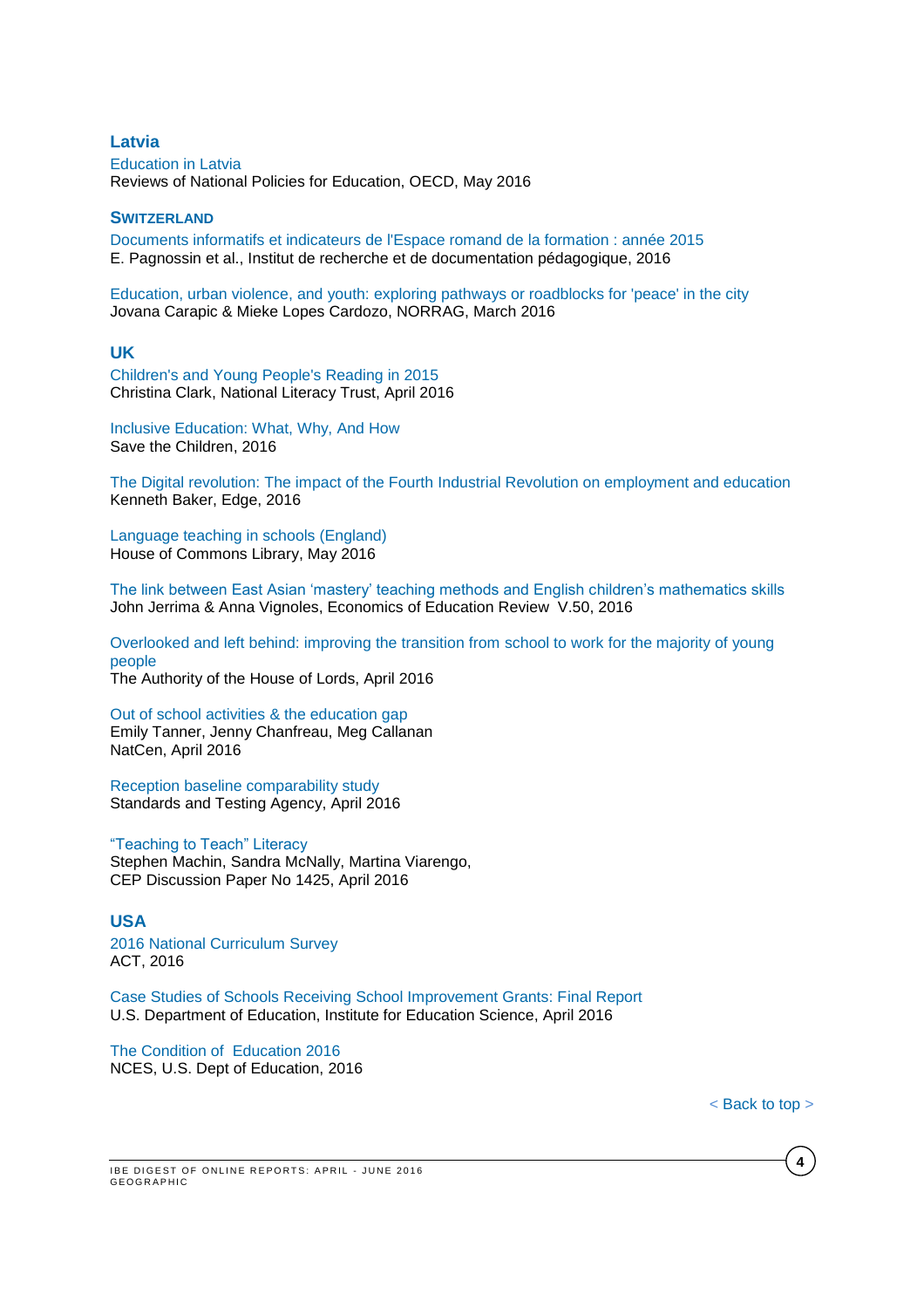[Digest of Education Statistics 2014, 50th Edition](http://nces.ed.gov/pubs2016/2016006.pdf) National Center for Education Statistics, April 2016

[Does Pre-K Work? The Research on Ten Early Childhood Programs—And What It Tells Us](http://www.aei.org/wp-content/uploads/2016/04/Does-Pre-K-Work.pdf) K.B.Stevens, E. English, American Enterprise Institute for Public Policy Research, April 2016

[Family support or school readiness? Contrasting models of public spending on children's early care](http://www.brookings.edu/~/media/research/files/reports/2016/04/28-family-support-or-school-readiness-whitehurst/family-support2.pdf)  [and learning](http://www.brookings.edu/~/media/research/files/reports/2016/04/28-family-support-or-school-readiness-whitehurst/family-support2.pdf) Grover J. (Russ) Whitehurst, Evidence Speaks Reports, Vol 1, #16, The Brookings Institution, 28 April 2016

[How Much Can High-Quality Universal Pre-K Reduce Achievement Gaps?](https://cdn.americanprogress.org/wp-content/uploads/2016/04/01115656/NIEER-AchievementGaps-report.pdf) Allison Friedman-Krauss, W. Steven Barnett, Milagros Nores, Center for American Progress, April 2016

[K-12 Education: Better Use of Information Could Help Agencies Identify Disparities and Address](http://www.gao.gov/assets/680/676745.pdf)  [Racial Discrimination](http://www.gao.gov/assets/680/676745.pdf) United States Government Accountability Office, April 2016

[Making the Grade: A 50-State Analysis of School Accountability Systems](https://cdn.americanprogress.org/wp-content/uploads/2016/05/17094420/AccountabilityLandscape-report2.pdf) Carmel Martin, Scott Sargrad, Samantha Batel, Center for American Progress, May 2016

[Millions Learning: Scaling up quality education in developing countries](http://www.brookings.edu/~/media/Research/Files/Reports/2016/04/millions-learning/FINAL-Millions-Learning-Report.pdf?la=en) Jenny Perlman Robinson & Rebecca Winthrop, The Brookings Institution, April 2016

[Research Review: Universal Preschool May Do More Harm than Good](http://www.heritage.org/research/reports/2016/05/research-review-universal-preschool-may-do-more-harm-than-good) Lindsey Burke, Salim Furth, The Heritage Foundation, 2016

[Students on stem: more hands-on, real-world experiences](http://changetheequation.org/sites/default/files/CTEq%20Amgen%20Brief_FINAL.pdf) Amgen Foundation, 2016

# Latin America & Caribbean

Adolescentes y jóvenes fuera de la escuela - [las demandas para una enseñanza secundaria garante](http://www.campanaderechoeducacion.org/v2/es/publicaciones/clade/publicaciones-tematicas.html?download=342%3Aadolescentes-y-jovenes-fuera-de-la-escuela-las-demandas-para-una-ensenanza-secundaria-garante-de-derechos-en-america-latina-y-el-caribe)  [de derechos en América Latina y el Caribe](http://www.campanaderechoeducacion.org/v2/es/publicaciones/clade/publicaciones-tematicas.html?download=342%3Aadolescentes-y-jovenes-fuera-de-la-escuela-las-demandas-para-una-ensenanza-secundaria-garante-de-derechos-en-america-latina-y-el-caribe) Campaña Latinoamericana por el Derecho a la Educación, Mayo de 2016

[Aportes para la enseñanza de la lectura](http://unesdoc.unesco.org/images/0024/002448/244874s.pdf) OREALC, 2016

[Aportes para la enseñanza de la matemática](http://unesdoc.unesco.org/images/0024/002448/244855s.pdf) OREALC, 2016

[El Bullying homofóbico y transfóbico en los centros educativos: taller de sensibilización para su](http://unesdoc.unesco.org/images/0024/002448/244841s.pdf)  [prevención; guía de facilitación](http://unesdoc.unesco.org/images/0024/002448/244841s.pdf) OREALC, 2015

[Estado del arte y criterios orientadores para la elaboración de políticas de formación y desarrollo](http://unesdoc.unesco.org/images/0024/002451/245157s.pdf)  [profesional de docentes de primera infancia en América Latina y el Caribe](http://unesdoc.unesco.org/images/0024/002451/245157s.pdf) OREALC, 2016

[Recomendaciones de políticas educativas en América Latina en base al TERCE](http://unesdoc.unesco.org/images/0024/002449/244976s.pdf) E. Treviño et al, UNESCO; OREALC, 2016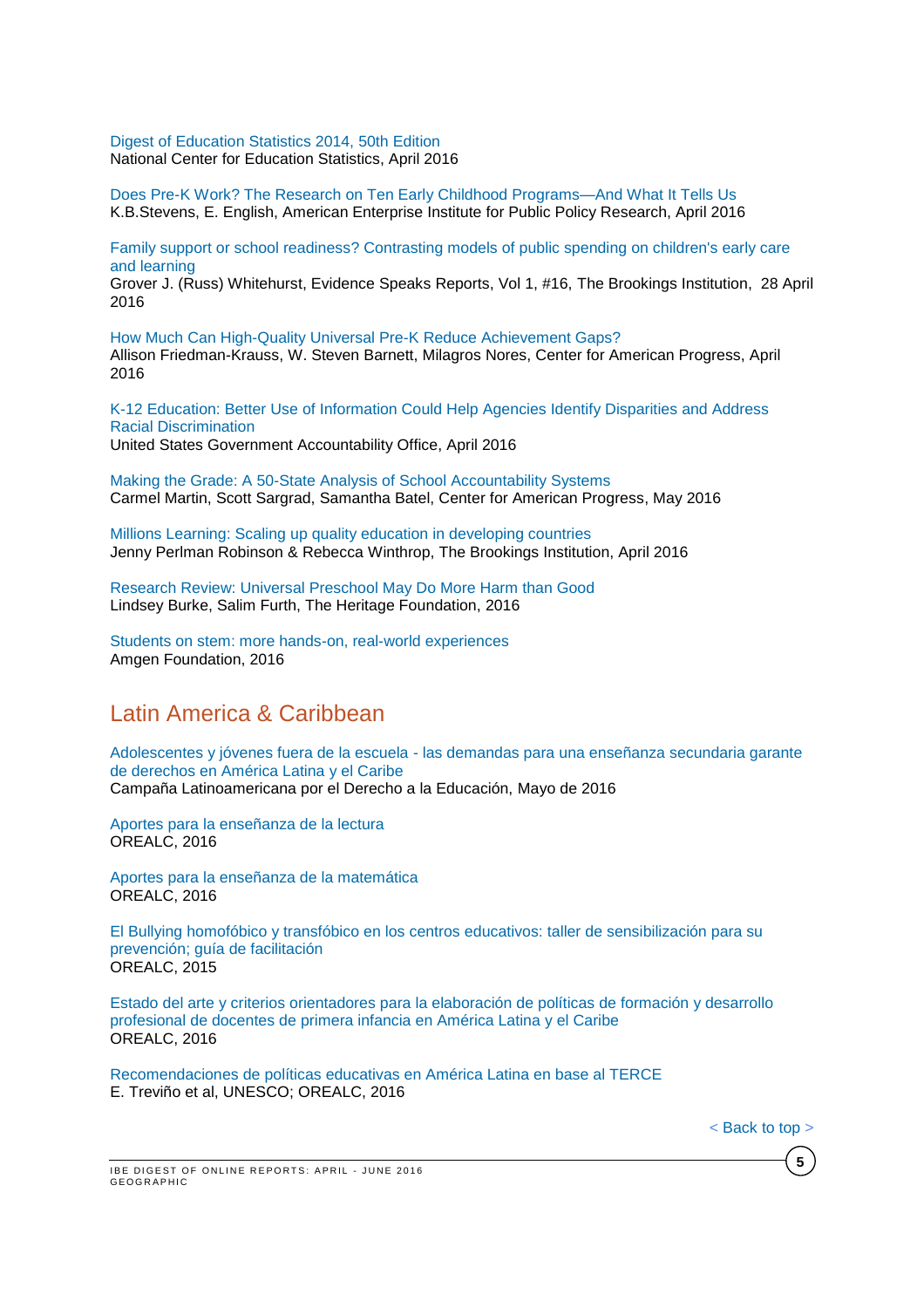[Terce en la mira: ¿Qué afecta el aprendizaje de los niños migrantes?](http://unesdoc.unesco.org/images/0024/002450/245060s.pdf) OREALC, 2016 **[English](http://unesdoc.unesco.org/images/0024/002450/245060e.pdf)** 

[Tecnologías digitales al servicio de la calidad educativa: una propuesta de cambio centrada en el](http://unesdoc.unesco.org/images/0024/002451/245115s.pdf)  [aprendizaje para todos](http://unesdoc.unesco.org/images/0024/002451/245115s.pdf) OREALC, 2016

#### **Brazil**

[Assessing the Impacts of Mais Educação on Educational Outcomes Evidence between 2007 and](http://www-wds.worldbank.org/external/default/WDSContentServer/WDSP/IB/2016/04/18/090224b0842a6737/1_0/Rendered/PDF/Assessing0the00etween020070and02011.pdf)  [2011](http://www-wds.worldbank.org/external/default/WDSContentServer/WDSP/IB/2016/04/18/090224b0842a6737/1_0/Rendered/PDF/Assessing0the00etween020070and02011.pdf) Rita Almeida and al., Education Global Practice Group, April 2016

**Chile**

[Aportes para la enseñanza de las ciencias naturales](http://unesdoc.unesco.org/images/0024/002447/244733s.pdf) M. Paulina Flotts and al., UNESCO Office Santiago and Regional Bureau for Education in Latin America and the Caribbean, 2016

[Terce en la mira: ¿Qué hay tras la inequidad de género en los](http://unesdoc.unesco.org/images/0024/002442/244233s.pdf) logros de aprendizajes?

UNESCO Office Santiago and Regional Bureau for Education in Latin America and the Caribbean, marzo 2016

### **Colombia**

[Education](http://www.oecd-ilibrary.org/education/education-in-colombia_9789264250604-en) in Colombia OECD, 21 April 2016

#### **Mexico**

[La educación obligatoria en México. Informe 2016](http://publicaciones.inee.edu.mx/buscadorPub/P1/I/241/P1I241.pdf) Instituto Nacional para la Evaluación de la Educación, 2016

[La evaluación de docentes de educación básica](http://www.inee.edu.mx/images/stories/2016/publicaciones/EvaluacionDocentesEB.pdf) Felipe Martínez Rizo, Instituto Nacional para la Evaluación de la Educación, 2016

[Modelos de formación continua de maestros en servicio de educación primaria: criterios e indicadores](http://www.inee.edu.mx/images/stories/2016/publicaciones/ModelosFC250416.pdf)  [para su evaluación](http://www.inee.edu.mx/images/stories/2016/publicaciones/ModelosFC250416.pdf)

F. Medardo Tapia Uribe Verónica Medrano Camacho, Instituto Nacional para la Evaluación de la Educación, 2016

[Política Nacional de Evaluación de la Educación](http://publicaciones.inee.edu.mx/buscadorPub/P1/E/302/P1E302.pdf) Instituto Nacional para la Evaluación de la Educación, 2016

# <span id="page-5-0"></span>International

#### **OECD**

[Les compétences au service du progrès social. Le pouvoir des compétences socio-affectives](http://www.oecd-ilibrary.org/docserver/download/9615012e.pdf?expires=1460724135&id=id&accname=guest&checksum=70CDF9A47A8D4F307DD161FC9583011F) OECD, Avril 2016 [English](http://www.oecd-ilibrary.org/docserver/download/9615011e.pdf?expires=1460724577&id=id&accname=guest&checksum=73BC6337EA3CA6BF846B9092F0E7A3B0) [Spanish](http://www.oecd-ilibrary.org/docserver/download/9615014e.pdf?expires=1460724610&id=id&accname=guest&checksum=995A127757D05B55E0A21B45DCCF5AD6)

[Governing](http://www.keepeek.com/Digital-Asset-Management/oecd/education/governing-education-in-a-complex-world_9789264255364-en#page202) Education in a Complex World Educational Research and Innovation, OECD, April 2016

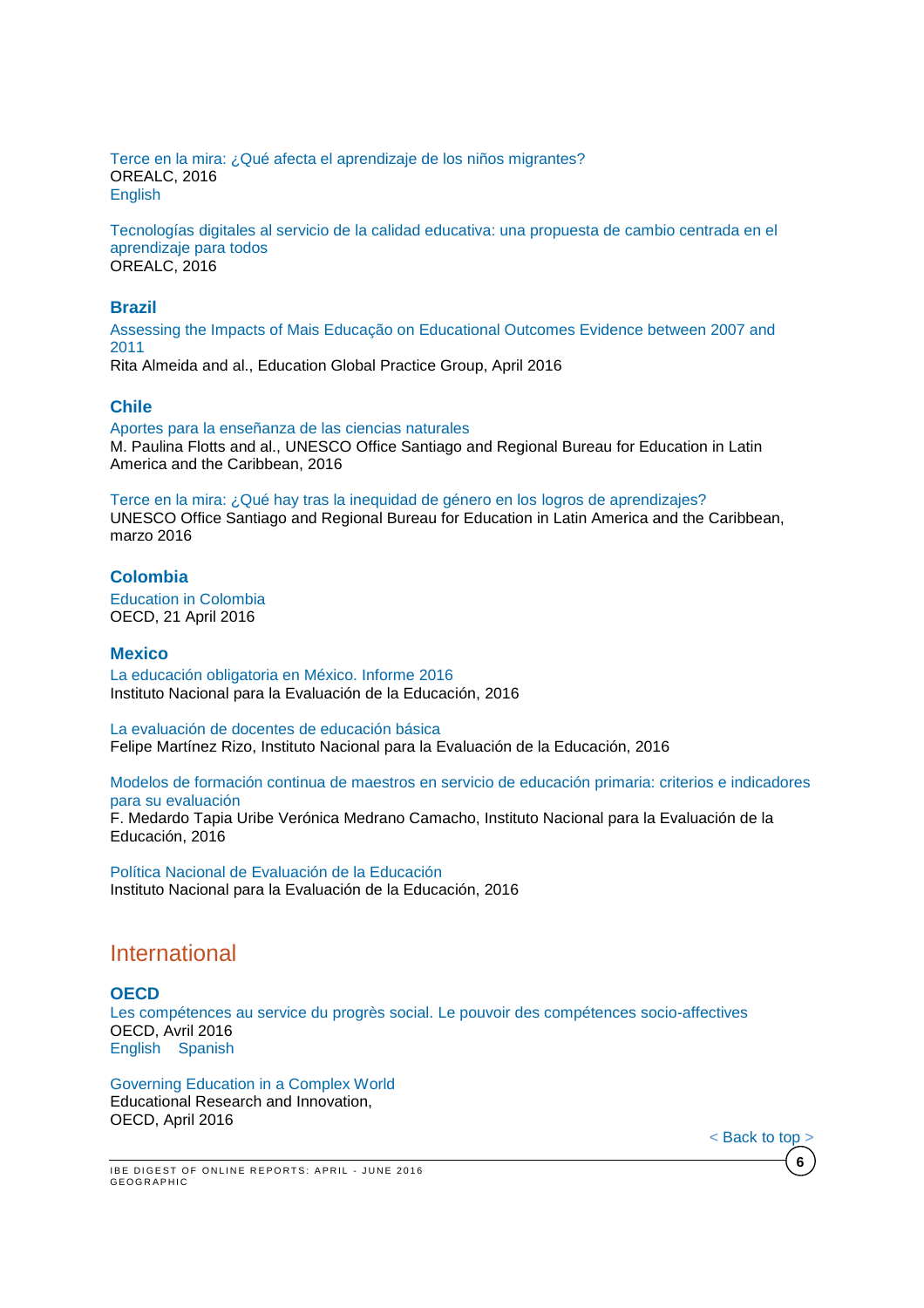[How teachers teach and students learn Successful strategies for](http://www.oecd.org/officialdocuments/publicdisplaydocumentpdf/?cote=EDU/WKP(2016)4&docLanguage=En) school Alfonso Echazarra et al. OECD, 2016

PISA 2015 [Assessment](http://www.oecd-ilibrary.org/docserver/download/9816021e.pdf?expires=1461054844&id=id&accname=guest&checksum=795A127FB0D832C3FDD0AAA44D3200B8) and Analytical Framework. Science, Reading, Mathematic and Financial **[Literacy](http://www.oecd-ilibrary.org/docserver/download/9816021e.pdf?expires=1461054844&id=id&accname=guest&checksum=795A127FB0D832C3FDD0AAA44D3200B8)** OECD, 19 April 2016

[Tous égaux face aux équations ? Rendre les mathématiques accessibles à tous -](http://www.oecd-ilibrary.org/content/book/9789264259294-fr?site=fr) Principaux résultats OCDE, juin 2016 [English](http://www.oecd-ilibrary.org/fr/education/pisa_19963777;jsessionid=ma90o5kd0w8c.x-oecd-live-02)

### **UNESCO**

[Bridging learning gaps for youth: UNESCO education response to the Syria crisis \(2016-2017\)](http://unesdoc.unesco.org/images/0024/002443/244333e.pdf) UNESCO, 2016

[Combattre l'homophobie et la transphobie: propositions pédagogiques](http://unesdoc.unesco.org/images/0024/002448/244814f.pdf) Commission suisse pour l'UNESCO, 2014<br>English Chinese Portuguese [English](http://unesdoc.unesco.org/images/0022/002286/228634e.pdf) [Chinese](http://unesdoc.unesco.org/images/0022/002286/228634c.pdf) [Portuguese](http://unesdoc.unesco.org/images/0022/002286/228634por.pdf)

[Declaración de México: Docentes por la Educación 2030](http://unesdoc.unesco.org/images/0024/002442/244231s.pdf) UNESCO, 2016 [English](http://unesdoc.unesco.org/images/0024/002442/244231e.pdf)

[Educación para la ciudadanía mundial: preparar a los educandos para los retos del siglo XXI](http://unesdoc.unesco.org/images/0024/002449/244957s.pdf) UNESCO, 2016

[Gender inequality in learning achievement in primary education: what can TERCE tell us?](http://unesdoc.unesco.org/images/0024/002443/244349e.pdf) UNESCO Santiago, 2016 **[Spanish](http://unesdoc.unesco.org/images/0024/002443/244349s.pdf)** 

[Girls' and women's literacy with a lifelong learning perspective: issues, trends and implications for the](http://unesdoc.unesco.org/images/0024/002449/244959e.pdf)  [Sustainable Development Goals](http://unesdoc.unesco.org/images/0024/002449/244959e.pdf) L. Wetheridge, UNESCO, 2016

[Guidelines for transitional education plan preparation](http://unesdoc.unesco.org/images/0024/002449/244900e.pdf) UNESCO-IIEP;Global Partnership for Education, 2016

[How long will it take to achieve universal primary and secondary education?](http://unesdoc.unesco.org/images/0023/002330/233028E.pdf) EFA Global Monitoring Report UNESCO, May 2016

[International Seminar on Girls' and Women's Education, 1-5 September 2015, Beijing P.R. China:](http://unesdoc.unesco.org/images/0024/002443/244351m.pdf)  [summary report](http://unesdoc.unesco.org/images/0024/002443/244351m.pdf) UNESCO, 2016

[Open Educational Resources: Policy, Costs and Transformation](http://unesdoc.unesco.org/images/0024/002443/244365e.pdf) Fengchun Miao and al., UNESCO and Commonwealth of Learning, 2016

[Out In The Open. Education sector responses to violence based on sexual orientation and gender](http://unesdoc.unesco.org/images/0024/002447/244756e.pdf)  [identity/expression](http://unesdoc.unesco.org/images/0024/002447/244756e.pdf) (Full report) UNESCO, 2016 [Français](http://unesdoc.unesco.org/images/0024/002446/244652f.pdf) (Rapport de synthèse)

< [Back](#page-0-0) to top >

**7**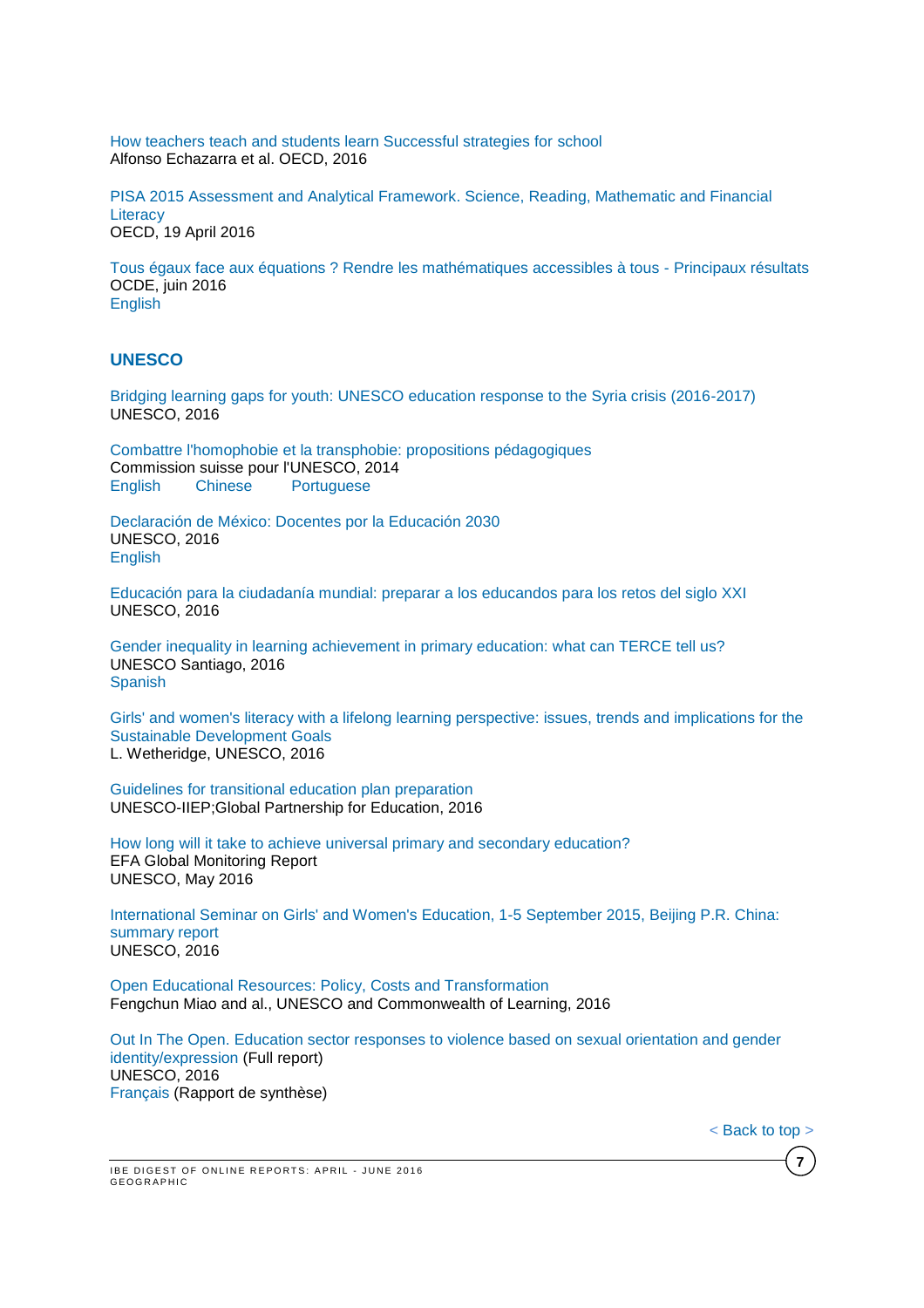[Policy paper 26: No more excuses: Provide education to all forcibly displaced people](http://unesdoc.unesco.org/images/0024/002448/244847E.pdf) Global Education Monitoring Report UNESCO, UNHCR, May 2016 [Français](http://unesdoc.unesco.org/images/0024/002448/244847F.pdf) [Español](http://unesdoc.unesco.org/images/0024/002448/244847S.pdf) [Türk](http://unesdoc.unesco.org/images/0024/002448/244847TUR.pdf) [Arabic](http://unesdoc.unesco.org/images/0024/002448/244847a.pdf)

[A Review of evaluative evidence on teacher policy](http://unesdoc.unesco.org/images/0024/002443/244373e.pdf) UNESCO. 2016

A [Review of the literature: early childhood care and education \(ECCE\) personnel in low-](http://unesdoc.unesco.org/images/0023/002349/234988e.pdf) and [middleincome countries](http://unesdoc.unesco.org/images/0023/002349/234988e.pdf) M.J. Nuemann et al. UNESCO, 2016 [French](http://unesdoc.unesco.org/images/0023/002349/234988f.pdf)

[A Teacher's Guide on the Prevention of Violent Extremism](http://unesdoc.unesco.org/images/0024/002446/244676e.pdf) UNESCO, 2016

### **UNESCO IBE**

[Sharing Malaysian Experience in Participation of Girls in Stem Education](http://www.ibe.unesco.org/sites/default/files/resources/ipr3-boon-ng-stemgirlmalaysia_eng.pdf) In-Progress Reflections No. 3 on Current and Critical Issues in the Curriculum and Learning Soo Boon Ng, Ministry of Education Malaysia, UNESCO IBE, 2016 [Français](http://www.ibe.unesco.org/sites/default/files/resources/ipr3-boon-ng-stemgirlmalaysia_fre.pdf) [Español](http://www.ibe.unesco.org/sites/default/files/resources/ipr3-boon-ng-stemgirlmalaysia_spa.pdf)

[Qu'est-ce qui fait un curriculum de qualité ?](http://unesdoc.unesco.org/images/0024/002439/243975f.pdf) Philip Stabback, In-Progress Reflection No.2 on Current and Critical Issues in Curriculum and Learning, UNESCO IBE, 2016<br>English Español

English

# **UNESCO UIS**

[Education Data Release](http://www.uis.unesco.org/Education/Pages/data-release-june-2016.aspx)  UNESCO Institute for Statistics, 2016

[Meet the Education 2030 Data : A guide to the indicators to monitor SDG 4 -](http://www.uis.unesco.org/Education/Pages/meet-education-2030-data.aspx) Education 2030 UNESCO Institute for Statistics, 2016